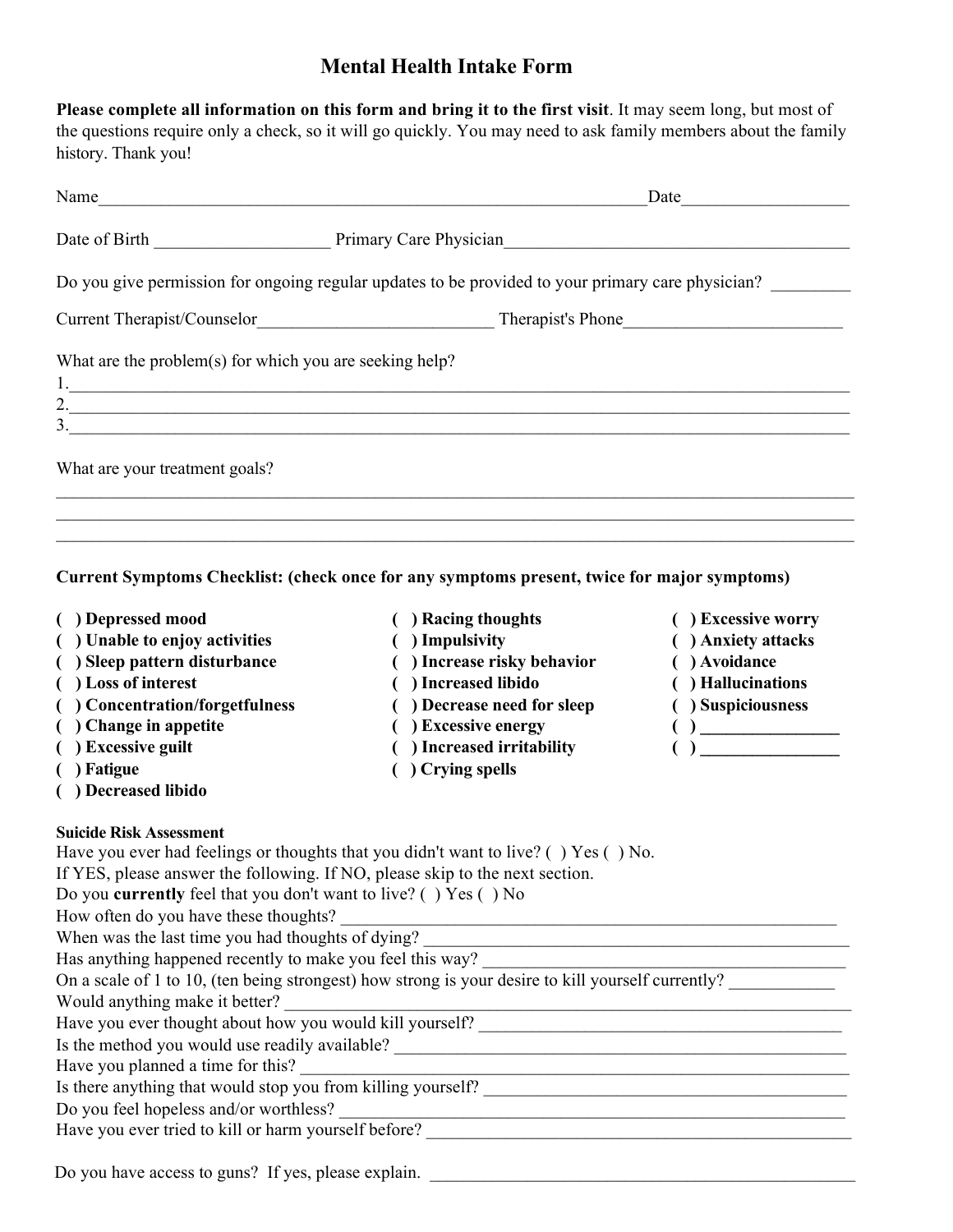## **Past Medical History:**

| Allergies                                                                                                                                                                                                    |                                         |  |
|--------------------------------------------------------------------------------------------------------------------------------------------------------------------------------------------------------------|-----------------------------------------|--|
| List ALL current prescription medications and how often you take them: (if none, write none)                                                                                                                 |                                         |  |
| <b>Medication Name</b>                                                                                                                                                                                       | Total Daily Dosage Estimated Start Date |  |
|                                                                                                                                                                                                              |                                         |  |
|                                                                                                                                                                                                              |                                         |  |
|                                                                                                                                                                                                              |                                         |  |
|                                                                                                                                                                                                              |                                         |  |
|                                                                                                                                                                                                              |                                         |  |
|                                                                                                                                                                                                              |                                         |  |
|                                                                                                                                                                                                              |                                         |  |
|                                                                                                                                                                                                              |                                         |  |
| Have you ever had an EKG? () Yes () No If yes, when ___________.                                                                                                                                             |                                         |  |
| Was the EKG $( )$ normal $( )$ abnormal or $( )$ unknown?                                                                                                                                                    |                                         |  |
| For women only: Date of last menstrual period _________ Are you currently pregnant or do you think you<br>might be pregnant? () Yes () No. Are you planning to get pregnant in the near future? () Yes () No |                                         |  |
| Birth control method<br>How many times have you been pregnant? __________ How many live births? _______                                                                                                      |                                         |  |

Do you have any concerns about your physical health that you would like to discuss with us? ( ) Yes ( ) No Date and place of last physical exam: \_\_\_\_\_\_\_\_\_\_\_\_\_\_\_\_\_\_\_\_\_\_\_\_\_\_\_\_\_\_\_\_\_\_\_\_\_\_\_\_\_\_\_\_\_\_\_\_\_\_\_\_\_\_\_\_\_\_\_

## **Personal and Family Medical History:**

|                                             | You | <b>Family</b> | <b>Which Family Member?</b> |
|---------------------------------------------|-----|---------------|-----------------------------|
| Thyroid Disease ----------------------      |     |               |                             |
| Anemia---------------------------------     |     |               |                             |
| Liver Disease -------------------------     |     |               |                             |
| Chronic Fatigue ------------------------    |     |               |                             |
| Kidney Disease -----------------------      |     |               |                             |
| Diabetes ---------------------------------- |     |               |                             |
| Asthma/respiratory problems ------          |     |               |                             |
| Stomach or intestinal problems ---          |     |               |                             |
| Cancer (type) -------------------------     |     |               |                             |
| Fibromyalgia --------------------------     |     |               |                             |
| Heart Disease --------------------------    |     |               |                             |
| Epilepsy or seizures -------------------    |     |               |                             |
| Chronic Pain -------------------------      |     |               |                             |
| High Cholesterol ---------------------      |     |               |                             |
| High blood pressure------------------       |     |               |                             |
| Head trauma --------------------------      |     |               |                             |
| Liver problems -----------------------      |     |               |                             |
| Other -----------------------------------   |     |               |                             |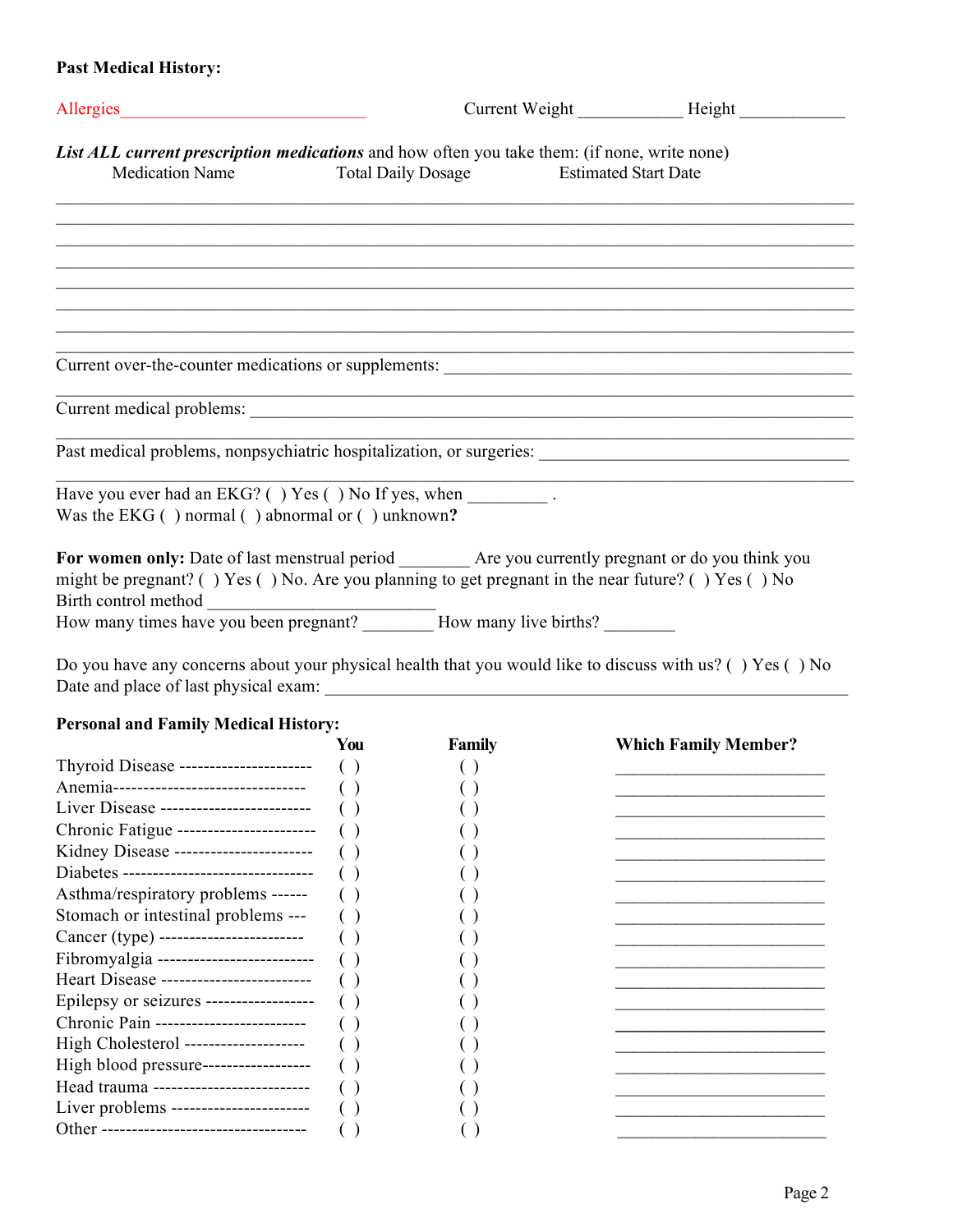| Is there any additional personal or family medical history? $( )$ Yes $( )$ No If yes, please explain: |  |  |  |  |  |
|--------------------------------------------------------------------------------------------------------|--|--|--|--|--|
|--------------------------------------------------------------------------------------------------------|--|--|--|--|--|

| <b>Past Psychiatric History:</b> |                                                                                                          |         |
|----------------------------------|----------------------------------------------------------------------------------------------------------|---------|
|                                  | <b>Outpatient treatment</b> () Yes () No If yes, Please describe when, by whom, and nature of treatment. |         |
| Reason                           | Dates Treated                                                                                            | By Whom |
|                                  | <b>Psychiatric Hospitalization</b> () Yes () No If yes, describe for what reason, when and where.        |         |
| Reason                           | Date Hospitalized                                                                                        | Where   |

Past Psychiatric Medications: If you have ever taken any of the following medications, please indicate the dates, dosage, and how helpful they were (if you can't remember all the details, just write in what you do remember).

|                                                                                                                                                                                                                                      | Dates                                                                                                                | Dosage | Response/Side-Effects |
|--------------------------------------------------------------------------------------------------------------------------------------------------------------------------------------------------------------------------------------|----------------------------------------------------------------------------------------------------------------------|--------|-----------------------|
| <b>Antidepressants</b>                                                                                                                                                                                                               |                                                                                                                      |        |                       |
|                                                                                                                                                                                                                                      |                                                                                                                      |        |                       |
|                                                                                                                                                                                                                                      |                                                                                                                      |        |                       |
|                                                                                                                                                                                                                                      |                                                                                                                      |        |                       |
|                                                                                                                                                                                                                                      |                                                                                                                      |        |                       |
|                                                                                                                                                                                                                                      |                                                                                                                      |        |                       |
|                                                                                                                                                                                                                                      |                                                                                                                      |        |                       |
|                                                                                                                                                                                                                                      |                                                                                                                      |        |                       |
|                                                                                                                                                                                                                                      |                                                                                                                      |        |                       |
|                                                                                                                                                                                                                                      |                                                                                                                      |        |                       |
|                                                                                                                                                                                                                                      |                                                                                                                      |        |                       |
|                                                                                                                                                                                                                                      |                                                                                                                      |        |                       |
|                                                                                                                                                                                                                                      |                                                                                                                      |        |                       |
|                                                                                                                                                                                                                                      |                                                                                                                      |        |                       |
|                                                                                                                                                                                                                                      |                                                                                                                      |        |                       |
|                                                                                                                                                                                                                                      |                                                                                                                      |        |                       |
| Other <u>and the community of the community of the community of the community of the community of the community of the community of the community of the community of the community of the community of the community of the com</u> |                                                                                                                      |        |                       |
| <b>Mood Stabilizers</b>                                                                                                                                                                                                              |                                                                                                                      |        |                       |
|                                                                                                                                                                                                                                      |                                                                                                                      |        |                       |
| Lithium                                                                                                                                                                                                                              | <u> 1989 - Jan James James, margaret amerikan biziki dago dago dago dago da manazar da dago da manazar da dago d</u> |        |                       |
|                                                                                                                                                                                                                                      |                                                                                                                      |        |                       |
|                                                                                                                                                                                                                                      |                                                                                                                      |        |                       |
|                                                                                                                                                                                                                                      |                                                                                                                      |        |                       |
|                                                                                                                                                                                                                                      |                                                                                                                      |        |                       |
| Other <u>the contract of the contract of the contract of the contract of the contract of the contract of the contract of the contract of the contract of the contract of the contract of the contract of the contract of the con</u> |                                                                                                                      |        |                       |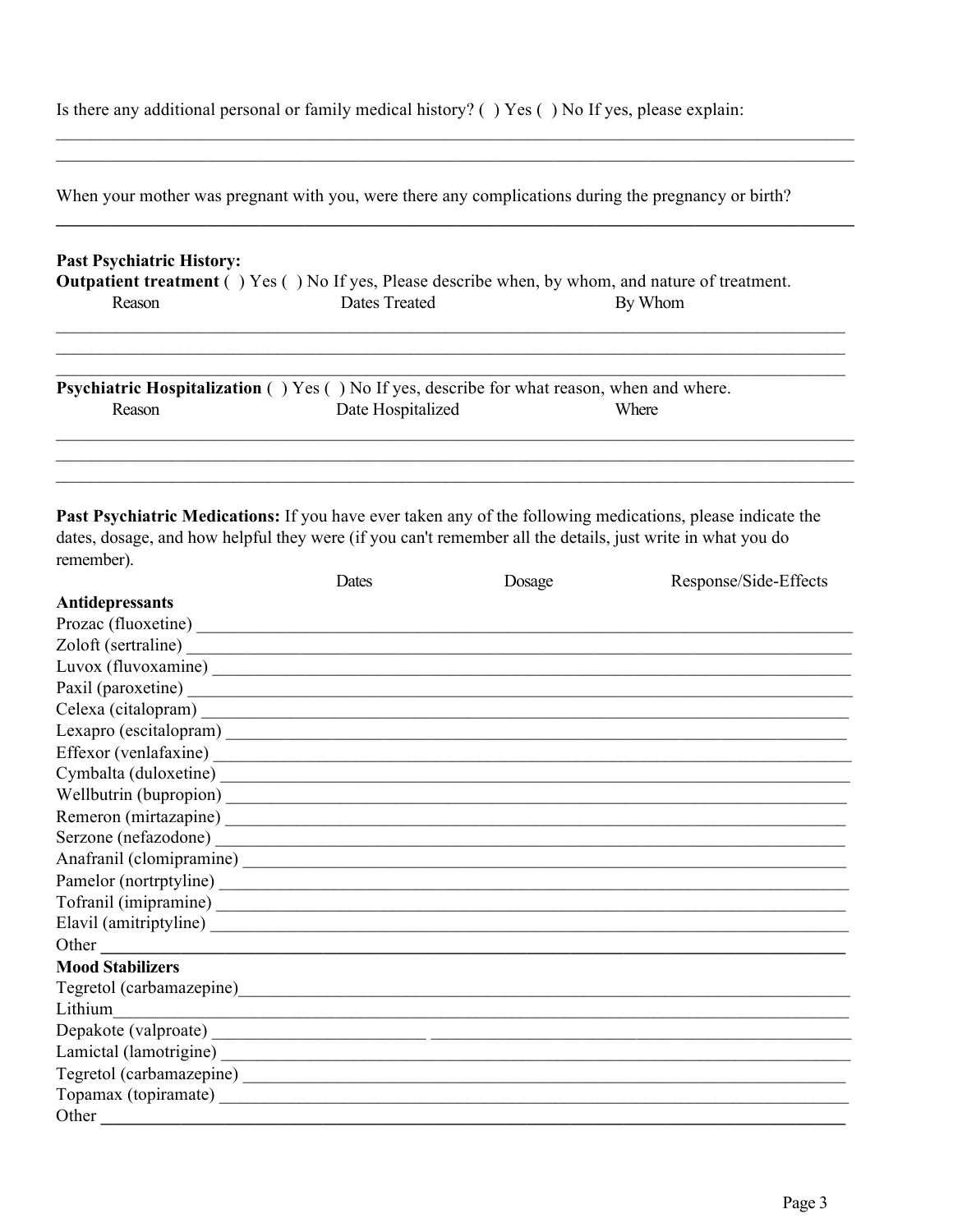| <b>Past Psychiatric medications (continued)</b> |       |        |                       |
|-------------------------------------------------|-------|--------|-----------------------|
| <b>Antipsychotics/Mood Stabilizers</b>          | Dates | Dosage | Response/Side-Effects |
|                                                 |       |        |                       |
|                                                 |       |        |                       |
|                                                 |       |        |                       |
|                                                 |       |        |                       |
|                                                 |       |        |                       |
|                                                 |       |        |                       |
|                                                 |       |        |                       |
|                                                 |       |        |                       |
|                                                 |       |        |                       |
| <b>Sedative/Hypnotics</b>                       |       |        |                       |
|                                                 |       |        |                       |
| Sonata (zaleplon)                               |       |        |                       |
|                                                 |       |        |                       |
|                                                 |       |        |                       |
|                                                 |       |        |                       |
| Other                                           |       |        |                       |
| <b>ADHD</b> medications                         |       |        |                       |
|                                                 |       |        |                       |
|                                                 |       |        |                       |
| Ritalin (methylphenidate)                       |       |        |                       |
|                                                 |       |        |                       |
| Other                                           |       |        |                       |
| <b>Antianxiety medications</b>                  |       |        |                       |
|                                                 |       |        |                       |
|                                                 |       |        |                       |
|                                                 |       |        |                       |
|                                                 |       |        |                       |
|                                                 |       |        |                       |
|                                                 |       |        |                       |
| Other                                           |       |        |                       |
|                                                 |       |        |                       |

## **Your Exercise Level:**

| Do you exercise regularly? $( )$ Yes $( )$ No |
|-----------------------------------------------|
| How many days a week do you get exercise?     |
| How much time each day do you exercise?       |
| What kind of exercise do you do?              |

## **Family Psychiatric History:**

| <b>Family Psychiatric History:</b> |                                                               |                                          |                    |
|------------------------------------|---------------------------------------------------------------|------------------------------------------|--------------------|
|                                    | Has anyone in your family been diagnosed with or treated for. |                                          |                    |
| Bipolar disorder                   | $( )$ Yes $( )$ No                                            | Schizophrenia                            | $( )$ Yes $( )$ No |
| Depression                         | () Yes () No                                                  | Post-traumatic stress () Yes () No       |                    |
| Anxiety                            | $( )$ Yes $( )$ No                                            | Alcohol abuse                            | $( )$ Yes $( )$ No |
| Anger                              | () Yes () No                                                  | Other substance abuse $( )$ Yes $( )$ No |                    |
| Suicide                            | $( )$ Yes $( )$ No                                            | Violence                                 | $( )$ Yes $( )$ No |
| If yes, who had each problem?      |                                                               |                                          |                    |

Has any family member been treated with a psychiatric medication? ( ) Yes ( ) No If yes, who was treated, what medications did they take, and how effective was the treatment? \_\_\_\_\_\_\_\_\_\_\_\_\_\_\_\_\_\_\_\_\_\_\_\_\_\_\_\_\_\_\_\_\_\_\_\_\_\_\_

 $\_$ 

 $\mathcal{L}_\mathcal{L} = \mathcal{L}_\mathcal{L} = \mathcal{L}_\mathcal{L} = \mathcal{L}_\mathcal{L} = \mathcal{L}_\mathcal{L} = \mathcal{L}_\mathcal{L} = \mathcal{L}_\mathcal{L} = \mathcal{L}_\mathcal{L} = \mathcal{L}_\mathcal{L} = \mathcal{L}_\mathcal{L} = \mathcal{L}_\mathcal{L} = \mathcal{L}_\mathcal{L} = \mathcal{L}_\mathcal{L} = \mathcal{L}_\mathcal{L} = \mathcal{L}_\mathcal{L} = \mathcal{L}_\mathcal{L} = \mathcal{L}_\mathcal{L}$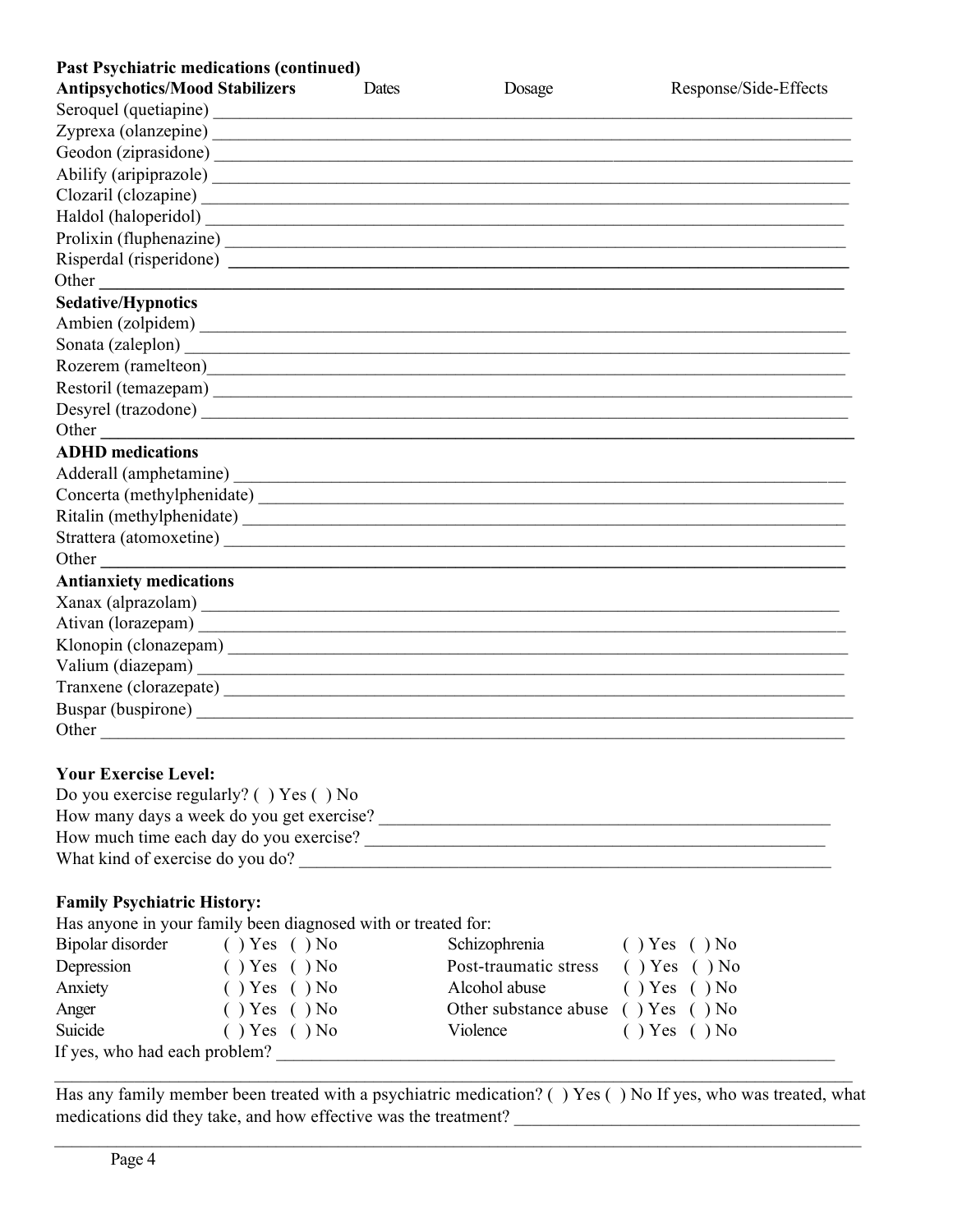#### **Substance Use:**

Have you ever been treated for alcohol or drug use or abuse? () Yes () No If yes, for which substances?

If yes, where were you treated and when?

How many days per week do you drink any alcohol?

What is the least number of drinks you will drink in a day?

What is the most number of drinks you will drink in a day?

In the past three months, what is the largest amount of alcoholic drinks you have consumed in one day?

 $\mathcal{L}_\mathcal{L} = \mathcal{L}_\mathcal{L} = \mathcal{L}_\mathcal{L} = \mathcal{L}_\mathcal{L} = \mathcal{L}_\mathcal{L} = \mathcal{L}_\mathcal{L} = \mathcal{L}_\mathcal{L} = \mathcal{L}_\mathcal{L} = \mathcal{L}_\mathcal{L} = \mathcal{L}_\mathcal{L} = \mathcal{L}_\mathcal{L} = \mathcal{L}_\mathcal{L} = \mathcal{L}_\mathcal{L} = \mathcal{L}_\mathcal{L} = \mathcal{L}_\mathcal{L} = \mathcal{L}_\mathcal{L} = \mathcal{L}_\mathcal{L}$ 

Have you ever felt you ought to cut down on your drinking or drug use? () Yes () No

Have people annoyed you by criticizing your drinking or drug use? ( ) Yes ( ) No

Have you ever felt bad or guilty about your drinking or drug use? () Yes () No

Have you ever had a drink or used drugs first thing in the morning to steady your nerves or to get rid of a hangover? ( ) Yes ( ) No

Do you think you may have a problem with alcohol or drug use? ( ) Yes ( ) No

Have you used any street drugs in the past  $3$  months? () Yes () No

If yes, which ones?

Have you ever abused prescription medication? ( ) Yes ( ) No If yes, which ones and for how long?

#### **Check if you have ever tried the following:**

|                                              | Yes                | No.                | If yes, how long and when did you last use?                                                                                                                                                |
|----------------------------------------------|--------------------|--------------------|--------------------------------------------------------------------------------------------------------------------------------------------------------------------------------------------|
| Methamphetamine                              | ( )                | $\left( \ \right)$ | <u> 1990 - Jan James Barnett, mars and de la politica de la politica de la politica de la politica de la politica </u>                                                                     |
| Cocaine                                      | ( )                | $\left( \ \right)$ |                                                                                                                                                                                            |
| Stimulants (pills)                           | ( )                | $\left( \ \right)$ |                                                                                                                                                                                            |
| Heroin                                       | $\left( \ \right)$ | $\left( \ \right)$ | <u> 1989 - Johann Stoff, deutscher Stoffen und der Stoffen und der Stoffen und der Stoffen und der Stoffen und der</u>                                                                     |
| LSD or Hallucinogens                         | $\left( \ \right)$ | $\left( \ \right)$ |                                                                                                                                                                                            |
| Marijuana                                    | $\left( \ \right)$ | $\left( \ \right)$ | <u> 1980 - John Stein, mars and der Stein Stein Stein Stein Stein Stein Stein Stein Stein Stein Stein Stein Stein</u>                                                                      |
| Pain killers (not as prescribed) ()          |                    | $\left( \ \right)$ |                                                                                                                                                                                            |
| Methadone                                    | $()$ ()            |                    | <u> 1989 - John Stoff, deutscher Stoff, der Stoff, der Stoff, der Stoff, der Stoff, der Stoff, der Stoff, der Stoff</u>                                                                    |
| Tranquilizer/sleeping pills () ()            |                    |                    |                                                                                                                                                                                            |
| Alcohol                                      | $\left( \ \right)$ | $\left( \ \right)$ | <u> 1989 - Johann John Stoff, deutscher Stoffen und der Stoffen und der Stoffen und der Stoffen und der Stoffen un</u>                                                                     |
| Ecstasy                                      | $\left( \ \right)$ | $\left( \ \right)$ |                                                                                                                                                                                            |
| Other                                        |                    |                    |                                                                                                                                                                                            |
|                                              |                    |                    | How many caffeinated beverages do you drink a day? Coffee _________ Sodas _________ Tea ___________                                                                                        |
| <b>Tobacco History:</b>                      |                    |                    |                                                                                                                                                                                            |
| How you ever smoked cigarettes? () Yes () No |                    |                    | Currently? () Yes () No How many packs per day on average? ____________ How many years? __________                                                                                         |
|                                              |                    |                    | In the past? () Yes () No How many years did you smoke? When did you quit?                                                                                                                 |
|                                              |                    |                    | <b>Pipe, cigars, or chewing tobacco</b> : Currently? () Yes () No In the past? () Yes () No<br>What kind? _____________ How often per day on average? ________ How many years? ___________ |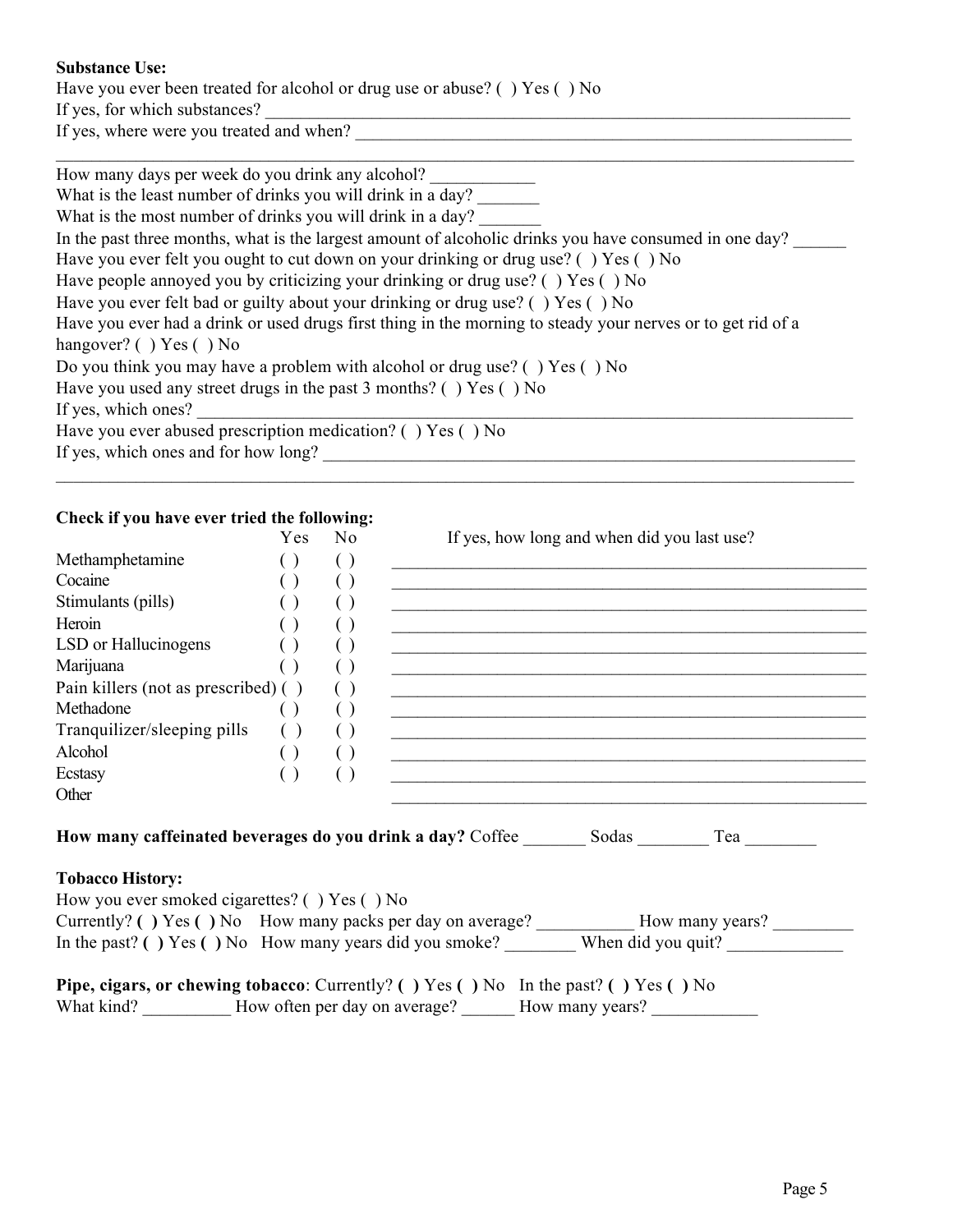## **Family Background and Childhood History:**

| Were you adopted? () Yes () No Where did you grow up? ___________________________                                                              |
|------------------------------------------------------------------------------------------------------------------------------------------------|
| What was your father's occupation?                                                                                                             |
| What was your mother's occupation?<br>Did your parents' divorce? ( ) Yes ( ) No If so, how old were you when they divorced?                    |
|                                                                                                                                                |
| If your parents divorced, who did you live with?                                                                                               |
|                                                                                                                                                |
|                                                                                                                                                |
| How old were you when you left home?                                                                                                           |
|                                                                                                                                                |
|                                                                                                                                                |
| <b>Trauma History:</b><br>Do you have a history of being abused emotionally, sexually, physically or by neglect? () Yes () No.                 |
| <b>Educational History:</b><br>Highest Grade Completed? Where? Where Major? Major?                                                             |
|                                                                                                                                                |
| What is your highest educational level or degree attained?                                                                                     |
| <b>Occupational History:</b><br>Are you currently: () Working () Student () Unemployed () Disabled () Retired<br>How long in present position? |
|                                                                                                                                                |
|                                                                                                                                                |
|                                                                                                                                                |
| Honorable discharge () Yes () No Other type discharge ___________________________                                                              |
| <b>Relationship History and Current Family:</b><br>Are you currently: () Married () Partnered () Divorced () Single () Widowed                 |
| How long?                                                                                                                                      |
| If not married, are you currently in a relationship? () Yes () No If yes, how long?<br>Are you sexually active? () Yes () No                   |
| How would you identify your sexual orientation?                                                                                                |
| () straight/heterosexual () lesbian/gay/homosexual () bisexual () transsexual                                                                  |
| () unsure/questioning () asexual () other () prefer not to answer                                                                              |
| What is your spouse or significant other's occupation?                                                                                         |
| Describe your relationship with your spouse or significant other:                                                                              |
| Have you had any prior marriages? () Yes () No. If so, how many?                                                                               |
| How long?                                                                                                                                      |
| Do you have children? () Yes () No If yes, list ages and gender:                                                                               |
|                                                                                                                                                |
|                                                                                                                                                |
|                                                                                                                                                |